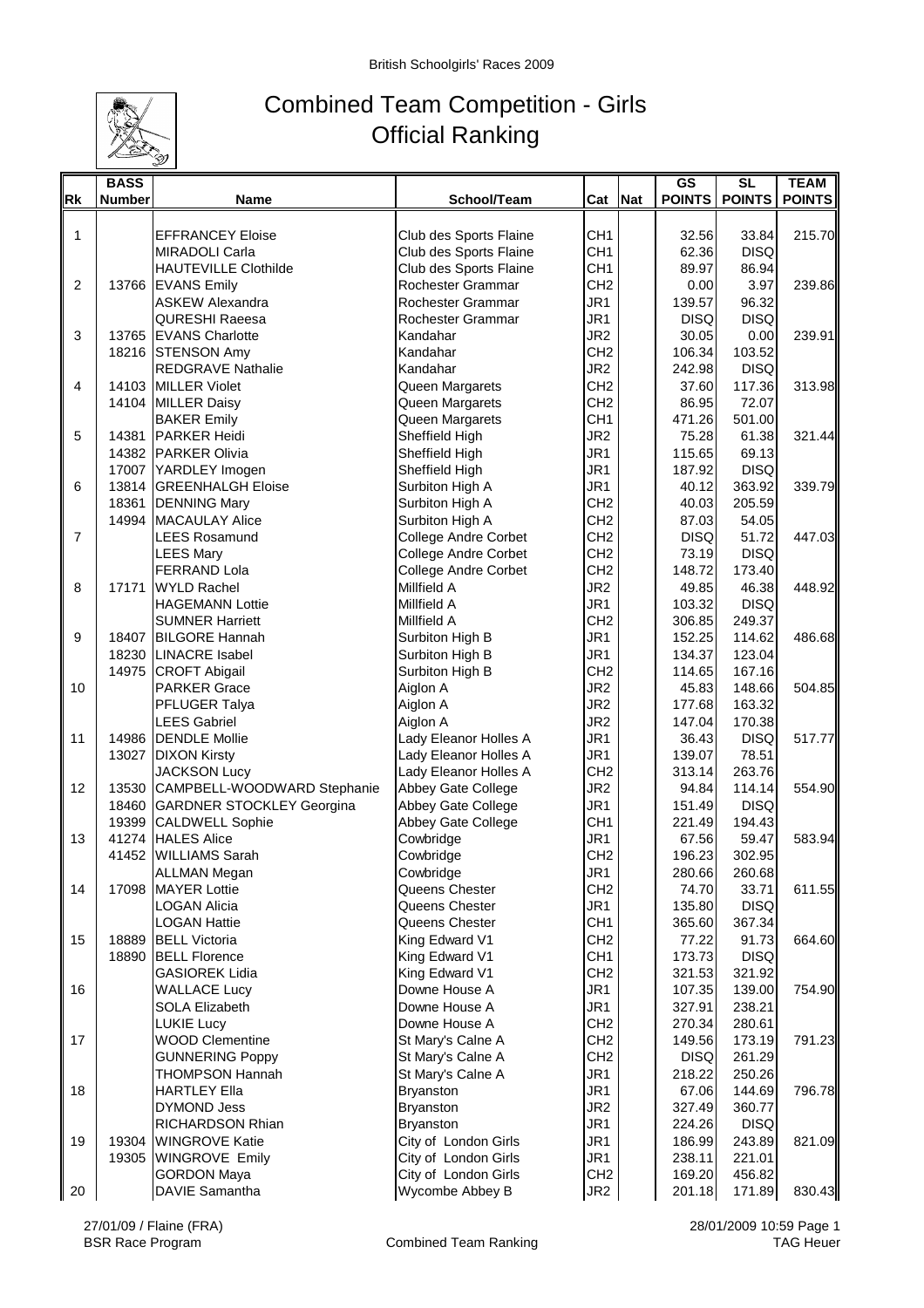|           | <b>BASS</b>   |                                |                              |                 |            | GS          | <b>SL</b>       | <b>TEAM</b>   |
|-----------|---------------|--------------------------------|------------------------------|-----------------|------------|-------------|-----------------|---------------|
| <b>Rk</b> | <b>Number</b> | <b>Name</b>                    | School/Team                  | Cat             | <b>Nat</b> |             | POINTS   POINTS | <b>POINTS</b> |
|           |               |                                |                              |                 |            |             |                 |               |
|           |               | <b>CHANDRIS Isabella</b>       | Wycombe Abbey B              | JR1             |            | 250.87      | 206.49          |               |
|           |               | <b>PARAYRE Salome</b>          | Wycombe Abbey B              | JR1             |            | 601.69      | 242.32          |               |
| 21        |               | <b>ADAMS Lucinda</b>           | Sherborne                    | CH <sub>2</sub> |            | 179.44      | 234.51          | 868.55        |
|           |               | <b>LANGHAM Sophie</b>          | Sherborne                    | CH <sub>2</sub> |            | 474.96      | 405.09          |               |
|           |               | <b>PALMER Rosalie</b>          | Sherborne                    | CH <sub>2</sub> |            | 211.67      | 242.93          |               |
| 22        |               | TAYLOR Ophelia                 | Cheltenham A                 | CH <sub>2</sub> |            | 163.75      | 183.95          | 871.97        |
|           |               | WALKER Rebecca                 | Cheltenham A                 | JR1             |            | 323.88      | 238.55          |               |
|           |               | <b>PARAYRE Daphne</b>          | Cheltenham A                 | JR1             |            | 371.30      | 200.39          |               |
| 23        |               | KREFTING Natasha               | <b>Heathfield St Marys B</b> | JR <sub>2</sub> |            | 158.46      | <b>DISQ</b>     | 1026.60       |
|           |               | PATRIKIOS Andrea               | Heathfield St Marys B        | CH <sub>2</sub> |            | 250.61      | 259.85          |               |
|           |               | <b>CENIGA Carmen</b>           | Heathfield St Marys B        | CH <sub>2</sub> |            | 364.93      | 357.68          |               |
| 24        |               | <b>BELL Milla</b>              | Kings College Taunton        | JR1             |            | 212.59      | 233.48          | 1047.50       |
|           |               | <b>BELL Tara</b>               | Kings College Taunton        | CH <sub>1</sub> |            | 409.16      | 352.27          |               |
|           |               | <b>BELL Hollie</b>             | Kings College Taunton        | JR1             |            | 329.93      | 271.50          |               |
| 25        | 19370         | <b>BUTCHART Lucy</b>           | Vikings                      | CH <sub>2</sub> |            | 151.16      | 401.46          | 1062.99       |
|           | 17323         | <b>YEUNG</b> Isabelle          | Vikings                      | CH <sub>2</sub> |            | 264.97      | 245.40          |               |
|           | 19360         | <b>BAXTER Samantha</b>         | Vikings                      | CH <sub>2</sub> |            | <b>DISQ</b> | <b>DISQ</b>     |               |
| 26        |               | VELLACOTT Georgia              | Godstowe A                   | CH <sub>2</sub> |            | 246.75      | <b>DISQ</b>     | 1112.73       |
|           |               | <b>ASHWORTH Charlotte</b>      | Godstowe A                   | CH <sub>1</sub> |            | 358.29      | 308.84          |               |
|           |               | VELLACOTT Rosanna              | Godstowe A                   | CH <sub>2</sub> |            | 288.38      | 268.76          |               |
| 27        |               | <b>AUSTERBERRY Camilla</b>     | Cheltenham B                 | JR <sub>2</sub> |            | 314.15      | 332.82          | 1163.63       |
|           |               | ROBINSON Isabella              | Cheltenham B                 | CH <sub>2</sub> |            | 209.07      | <b>DISQ</b>     |               |
|           |               | <b>CLARK Amabel</b>            | Cheltenham B                 | JR <sub>1</sub> |            | 302.90      | 318.84          |               |
| 28        |               | <b>DAVIES Alice</b>            | <b>St Gabriel's School</b>   | JR <sub>1</sub> |            | 330.93      | 272.53          | 1182.00       |
|           |               | <b>HOBBY Charlotte</b>         | <b>St Gabriel's School</b>   | CH <sub>2</sub> |            | 308.27      | 270.27          |               |
|           |               | PERROTT Camilla                | <b>St Gabriel's School</b>   | JR <sub>1</sub> |            | 397.57      | <b>DISQ</b>     |               |
| 29        |               | <b>MOORE Annabel</b>           | Millfield B                  | JR <sub>1</sub> |            | 229.21      | 243.69          | 1219.43       |
|           |               | <b>HEPWORTH Peli</b>           | Millfield B                  | JR <sub>1</sub> |            | 446.92      | 499.02          |               |
|           |               | <b>BODEN</b> Georgina          | Millfield B                  | CH <sub>2</sub> |            | 247.51      | <b>DISQ</b>     |               |
| 30        | 19367         | <b>HAWKINS HOOKER Laetitia</b> | Lady Eleanor Holles B        | CH <sub>1</sub> |            | 169.12      | 465.93          | 1290.36       |
|           |               | <b>RUIZ Amelia</b>             | Lady Eleanor Holles B        | CH <sub>2</sub> |            | <b>DISQ</b> | 292.40          |               |
|           |               | <b>COLLET Agnes</b>            | Lady Eleanor Holles B        | CH <sub>2</sub> |            | 362.91      | 528.41          |               |
| 31        |               | 14582 SASSOON Sasha            | Wycombe Abbey A              | JR <sub>2</sub> |            | 43.98       | 138.46          | 1342.76       |
|           | 19376         | <b>MAYNARD Lucy</b>            | Wycombe Abbey A              | CH <sub>2</sub> |            | 1037.28     | 123.04          |               |
|           | 17377         | <b>SMITH Harriet</b>           | Wycombe Abbey A              | JR <sub>2</sub> |            | <b>DISQ</b> | 386.05          |               |
| 32        |               | LANGMUIR, Mo                   | <b>Francis Holland</b>       | CH <sub>2</sub> |            | 380.62      | 358.10          | 1369.73       |
|           |               | <b>MISHON Alyssa</b>           | <b>Francis Holland</b>       | CH <sub>2</sub> |            | 516.33      | 412.29          |               |
|           |               | <b>BOTHMAN Olivia</b>          | <b>Francis Holland</b>       | CH <sub>2</sub> |            | 218.72      | <b>DISQ</b>     |               |
| 33        |               | <b>ELLIOTT Laura</b>           | <b>Henley College</b>        | JR <sub>2</sub> |            | 398.08      | <b>DISQ</b>     | 1493.04       |
|           |               | <b>COATES Amy</b>              | <b>Henley College</b>        | JR <sub>2</sub> |            | 345.96      | 290.68          |               |
|           |               | <b>BARRETT Molly</b>           | <b>Henley College</b>        | JR <sub>1</sub> |            | 448.43      | 458.32          |               |
| 34        |               | <b>GALBRAITH Elizabeth</b>     | Downe House B                | CH <sub>2</sub> |            | 839.63      | 535.05          | 2654.86       |
|           |               | <b>WYATT Charlotte</b>         | Downe House B                | JR1             |            | 682.51      | 660.29          |               |
|           |               | <b>ARMITAGE Georgia</b>        | Downe House B                | CH <sub>2</sub> |            | 1065.40     | 597.67          |               |

## **DISQUALIFIED TEAMS**

|  | <b>BECCARO Mischa</b>         | Aiglon B                     | JR <sub>1</sub> | 177.51      | 255.06      | <b>DISQ</b> |
|--|-------------------------------|------------------------------|-----------------|-------------|-------------|-------------|
|  | 18307 KIMMERLING Sophie       | Aiglon B                     | CH <sub>2</sub> | <b>DISQ</b> | 180.59      |             |
|  | 17276 VAN DE WEIL Piera       | Aiglon B                     | CH <sub>2</sub> | <b>DISQ</b> | <b>DISQ</b> |             |
|  | <b>IST PIER Tatania</b>       | <b>Barrow Hills</b>          | CH <sub>1</sub> | 462.87      | 407.76      | <b>DISQ</b> |
|  | <b>TIDY Claudia</b>           | <b>Barrow Hills</b>          | CH <sub>1</sub> | 678.65      | <b>DISQ</b> |             |
|  | <b>BRIDGEN Saskia</b>         | <b>Barrow Hills</b>          | CH <sub>1</sub> | 1631.59     | <b>DISQ</b> |             |
|  | 17374 PEACE Katy              | DHO                          | CH <sub>2</sub> | 74.87       | 90.02       | <b>DISQ</b> |
|  | 18481 ROTH Phoebe             | <b>DHO</b>                   | CH <sub>2</sub> | <b>DISQ</b> | 104.00      |             |
|  | 18812 JJOHNSTON Pamela        | <b>DHO</b>                   | CH <sub>2</sub> | <b>DISQ</b> | 89.88       |             |
|  | <b>RYAN Kayleigh</b>          | Godstowe B                   | CH <sub>1</sub> | 584.23      | 765.17      | <b>DISQ</b> |
|  | <b>WARNER Sophie</b>          | Godstowe B                   | CH <sub>1</sub> | <b>DISQ</b> | 515.73      |             |
|  | VAN VREDENBURCH Flora         | Godstowe B                   | CH <sub>1</sub> | <b>DISQ</b> | 505.53      |             |
|  | WRIGHT Annabel                | <b>Heathfield St Marys A</b> | CH <sub>1</sub> | 202.02      | 238.82      | <b>DISQ</b> |
|  | <b>FODEN-PATTINSON Sophie</b> | <b>Heathfield St Marys A</b> | JR1             | <b>DISQ</b> | 280.06      |             |
|  | FERNANDEZ DE BOBADILLA Puy    | <b>Heathfield St Marys A</b> | CH <sub>2</sub> | <b>DISQ</b> | 355.83      |             |
|  | 18250 PITCHER Jessica         | Reed's                       | JR1             | 133.62      | <b>DISQ</b> | <b>DISQ</b> |
|  |                               |                              |                 |             |             |             |